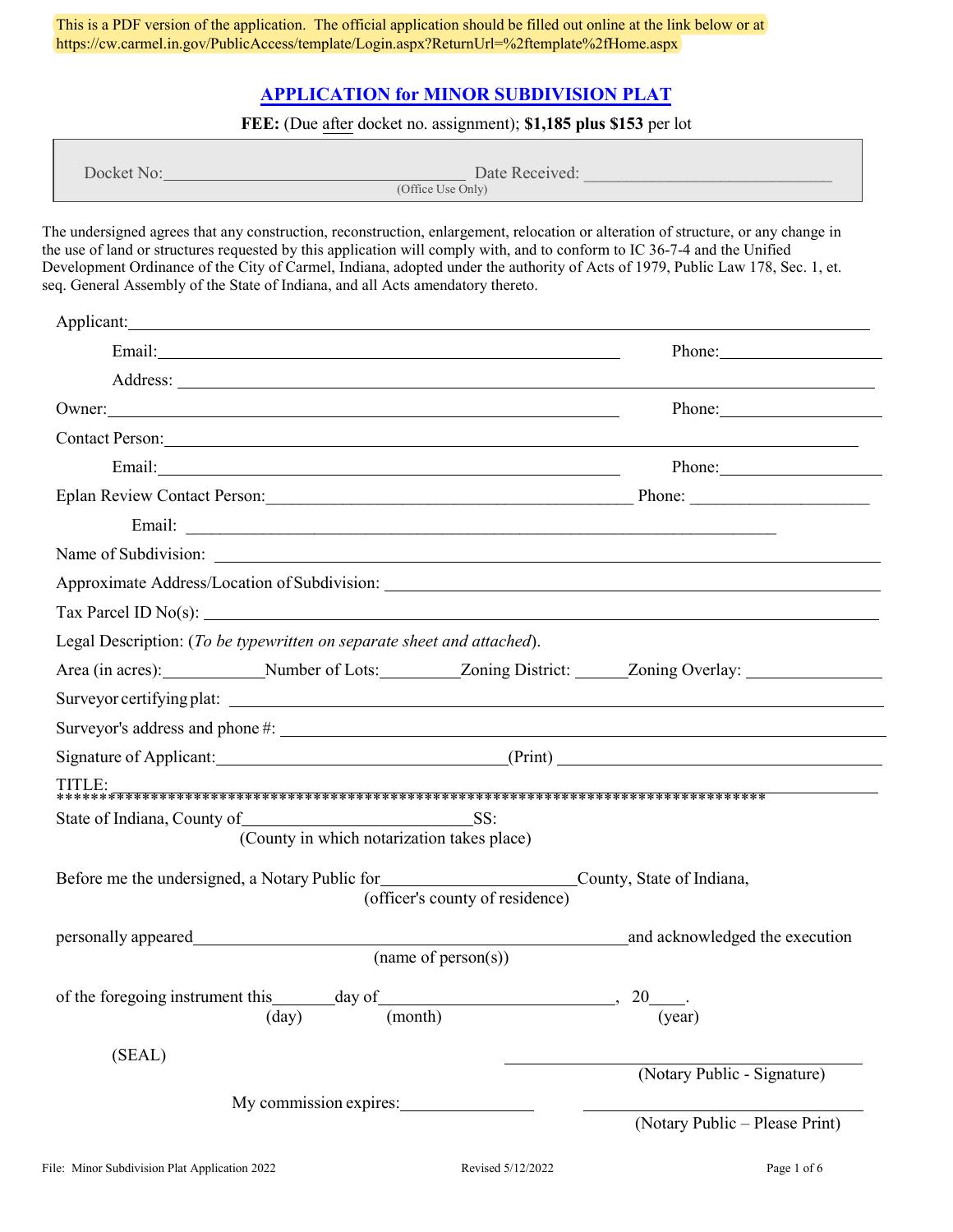### **Checklist – Minor Subdivision Plat**

UDO Section 9.10 - Application for Minor Subdivision Plat: Electronic copies of the primary and final plats and the civil plans, together with supporting documents, shall be submitted on-line to the Dept. of Community Services' Planning/Zoning Division with the application.

As of January 1, 2019, electronic-only submittals are accepted. **You can submit an electronic application through Carmel's [Public Portal, our on-line application website](https://cw.carmel.in.gov/PublicAccess/template/Login.aspx?ReturnUrl=%2ftemplate%2fHome.aspx).** Afterwards, plans and documents are to be submitted electronically through ProjectDox, Carmel's ePlan review software. Please see the [Electronic Plan Review handout](https://www.carmel.in.gov/home/showpublisheddocument?id=13285) for more information on the process and what needs to be submitted.

# *Plans are to be distributed to all Technical Advisory Committee (TAC) Members by the applicant, by the filing deadline as well*.

## **\* All documents must be legible\***

## **A.** ELECTRONIC COPY OF PLAT\* TO ILLUSTRATE:

- 1. Name of subdivision
- 2. Words "Minor Subdivision Plat"
- 3. Date of submission or latest revision
- 4. Plat drawn  $50' = 1$ " scale, and with north arrow
- 5. Names, addresses, phone numbers:  $\overline{\text{Owner}}$ , subdivider, surveyor
- 6. Registered surveyor's signature, seal and date
- 7. Accurate tract boundary lines: Show dimensions, angles, bearings
- 8. Source of title of ownership and legal description
- 9. Streets and rights-of-way (existing and proposed)
	- a. Locations
	- b. Names
	- c. Widths
- 10. Complete curve notes
- 11. Dimensions of land to be dedicated or reserved
- 12. Monuments and markers (location, type, material, size)
- 13. Easements (location, widths, use)
- 14. Building setback lines
- 15. Legends and notes
- 16. Registered land surveyor's certificate
- 17. Certification of dedication of streets and public property, if applicable
- 18. Certificate of approval by Commission (opening page)
- 19. Certificate of acceptance by Board of Public Works (or County Commissioners)
- 20. Restrictions or covenants
	- a. Fences in detention/retention areas
	- b. Lighting dusk to dawn lights
	- c. Maintenance of common areas
- 21. Location Map
	- 22. Space for the Docket Number(s)
		- 23. Present zoning classification & overlay zone

### **B.** ELECTRONIC COPIES OF SUPPORTING DATA TO BE PROVIDED.

- 1. Letters of approval submitted by the following:
	- a. Hamilton County Surveyor
	- b. Hamilton County Highway Department
	- c. Hamilton County Soil & Water Conservation District
	- d. Carmel City Engineer
	- e. Fire Chief Carmel Fire Department
	- f. Carmel City Utilities Department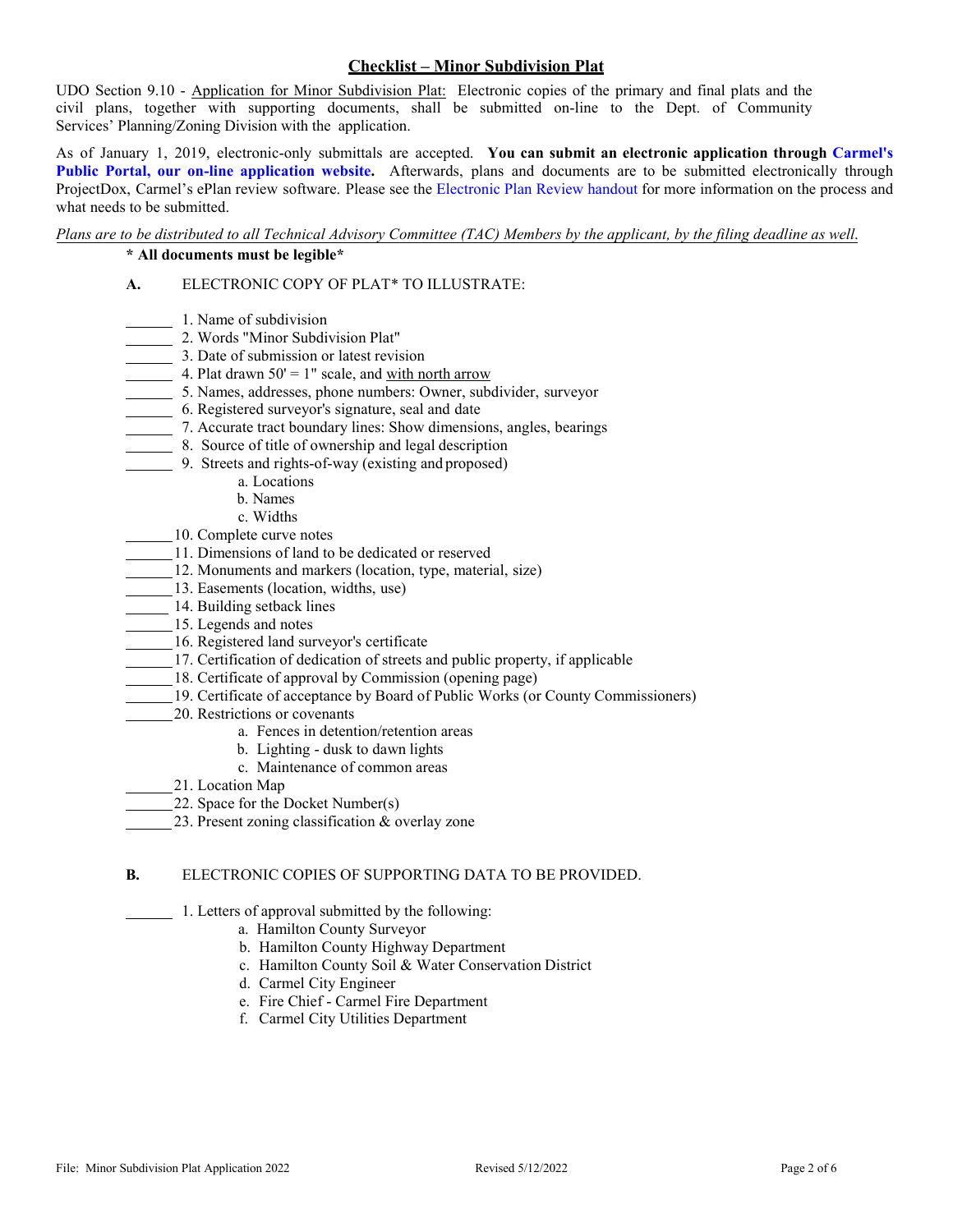- 2. Certification of Notification
	- a. Police and Sheriff
	- b. Water and sanitary sewer utilities
	- c. Electric, gas, phone utilities
	- d. Carmel/Clay Schools
	- e. Hamilton Health Department (if septic)
	- f. Carmel Board of Public Works

3. Report describing water system, sanitary sewer system and storm drainage system.

4. Statement from State Highway Department, County Highway Department or City Street Department (rightsof-way, road improvements, roadside drainage, entrances, culvert pipes, condition of existing roadway and its suitability to handle proposed traffic must be specified).

5. Soils map and report from Hamilton County Soil & Water Conservation District showing soil limitations based upon intended usage.

6. Letter from the Carmel Board of Public Works or other appropriate authorities stating that said authority has capacity for sewer/water hookups.

**C.** ELECTRONIC COPY OF CONSTRUCTION PLANS TO INCLUDE:

- 1. Professional engineer's or registered land surveyor's signature, seal and date
- 2. Proposed method of sewage disposal
- **3. Proposed water supply method**
- 4. Proposed fire hydrant system
	- 5. Proposed method of drainage including detention/retention both onsite and offsite. (The Hamilton County Curveyor's Office requires all Erosion Control Plans be labeled as "Stormwater Pollution Prevention Plans", aka SWPPP Plans.)
- 6. Proposed street lighting and signage plan, if applicable
- 7. Proposed (engineered) landscaping and bufferyard plan, if required
- 8. Proposed parking plan and/or shared driveway plan
- 9. Plans, profiles, cross-sections and specifications
- 10. Proposed cut and fill map
- **D.** ELECTRONIC COPY OF FINANCIAL PERFORMANCE AND MAINTENANCE GUARANTEES
	- 1. Written statement of commitment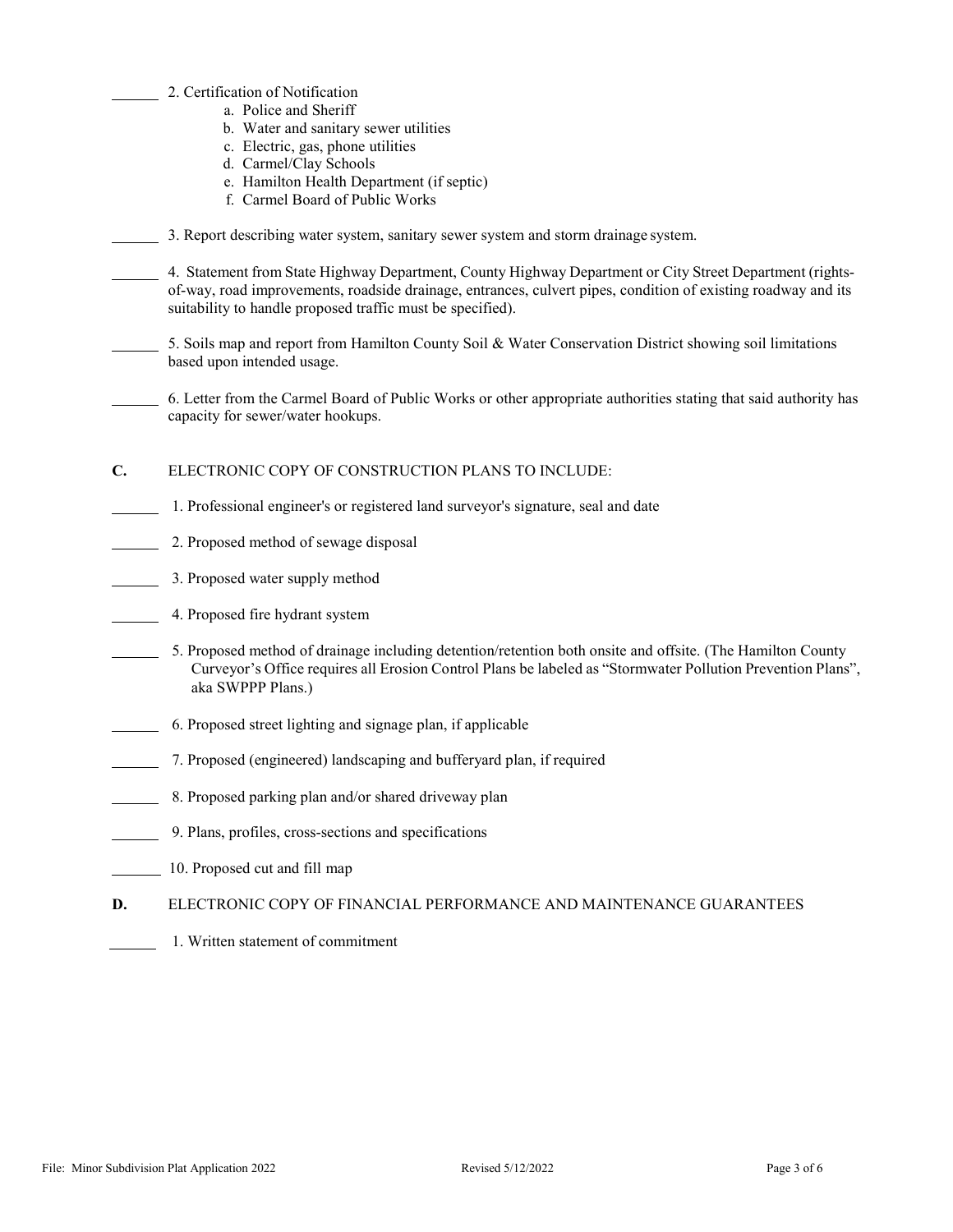## **Process - Minor Subdivision Plat**

- 1. The first step is a pre-submittal meeting and initial discussion with staff. Please contact us at 317-571-2417 to schedule a pre-submittal meeting.
- 2. An electronic application is to be submitted in [Carmel's Public Portal, our on-line application website.](https://cw.carmel.in.gov/PublicAccess/template/Login.aspx?ReturnUrl=%2ftemplate%2fHome.aspx)
- 3. Developer submits (electronically) required plans and documents to be placed on the Plan Commission docket. You will receive an email invite from Avolve/ePlan to upload documents electronically through ProjectDox, Carmel's electronic plan review software. Please see the [ProjectDox PC & BZA user guide](https://www.carmel.in.gov/home/showpublisheddocument?id=13285) for more info on the process & what needs to be submitted. Please see the Plan Commission timeline/calendar for TAC, filing, and distribution dates.
- 4. TAC members will review the petition and send the petitioner review comments. TAC meeting attendance is notrequired. The petitioner will work further with each TAC member, individually, to resolve any outstanding issues.
- 5. Petitioner obtains adjoiner list of all property owners within a 660 foot radius of the subject property (or 2 properties deep, whichever is less) from the Hamilton Co. Real Property Dept. (Noblesville).
- 6. Petitioner pays the filing fee and prepares/submits 8 information packets for the Plat Committee, no later than 10 days prior to the meeting (same day the meeting agenda is set). The following is a list of items that should be included in each **info packet**: Cover Page, Brief Description of the project, Location Map, Legible plans of: subdivision plat, landscape plan, utility plan, etc., site plan laid over aerial photo of property, Findings of Fact, and any other supporting information.
- 7. Minor Subdivision Plat items appear before the Plan Commission's Plat Committee for review and approval, during a meeting open to the public (public meeting).
- 8. If the Plat is approved by the Committee, then the petitioner must send out approval notification letters to the neighbors on the adjoining property owners list and also let them know about the appeals process.
- 9. After the appeals period is up, the Final Plat process continues for review and approval of the Final Plat drawings, as well as the issuance of the Letter of Grant by the Planning Dept.
- 10. Once all outstanding issues are resolved, one Mylar copy and one electronic copy of the final plat are submitted to the Planning/Zoning Dept. for the final review, where the Planning Director signs the plat. (The land surveyor and property owners must sign the plat before the Director.)
- 11. Also, the staff cannot present a Secondary Plat to the Director for signature until Ms. Terry Krueskamp (tkrueskamp@carmel.in.gov) in Information Systems Dept. has received an electronic file of the subdivision plat (MicroStation .dgn file type is preferred, or AutoCad .dwg) through ProjectDox.
- 12. The Planning/Zoning Dept. will forward the signed plat to the Carmel Engineering Dept. for the plat to be placed on an agenda of the Carmel Board of Public Works & Safety, for their approval and signatures.) *However,* it is the Petitioner's responsibility to contact that department to get on a BPW meeting agenda, which has a filing deadline. The Engineering Dept's number is 317-571-2441.
- 13. After the BPW approves/signs the mylar (which might take a few days after that meeting to get all the signatures), the Carmel City Clerk's Office holds the signed plat. The petitioner should pick up the signed mylar from that office and take it to the Hamilton Co. Recorder's Office in downtown Noblesville to get it recorded and get copies of the recorded plat. *Please note that the Recorder's Office preferred plat size is no larger than 15.5" x 17", and their max. size allowed is 18" x 24".*
- 14. Lastly, the Planning Dept. needs 1 paper copy and 1 electronic copy of the scanned and Recorded plat.

## **If you have any questions or if we may be of assistance, please contact the Planning/Zoning Dept. at (317) 571-2417 or [www.carmeldocs.com.](http://www.carmeldocs.com/)**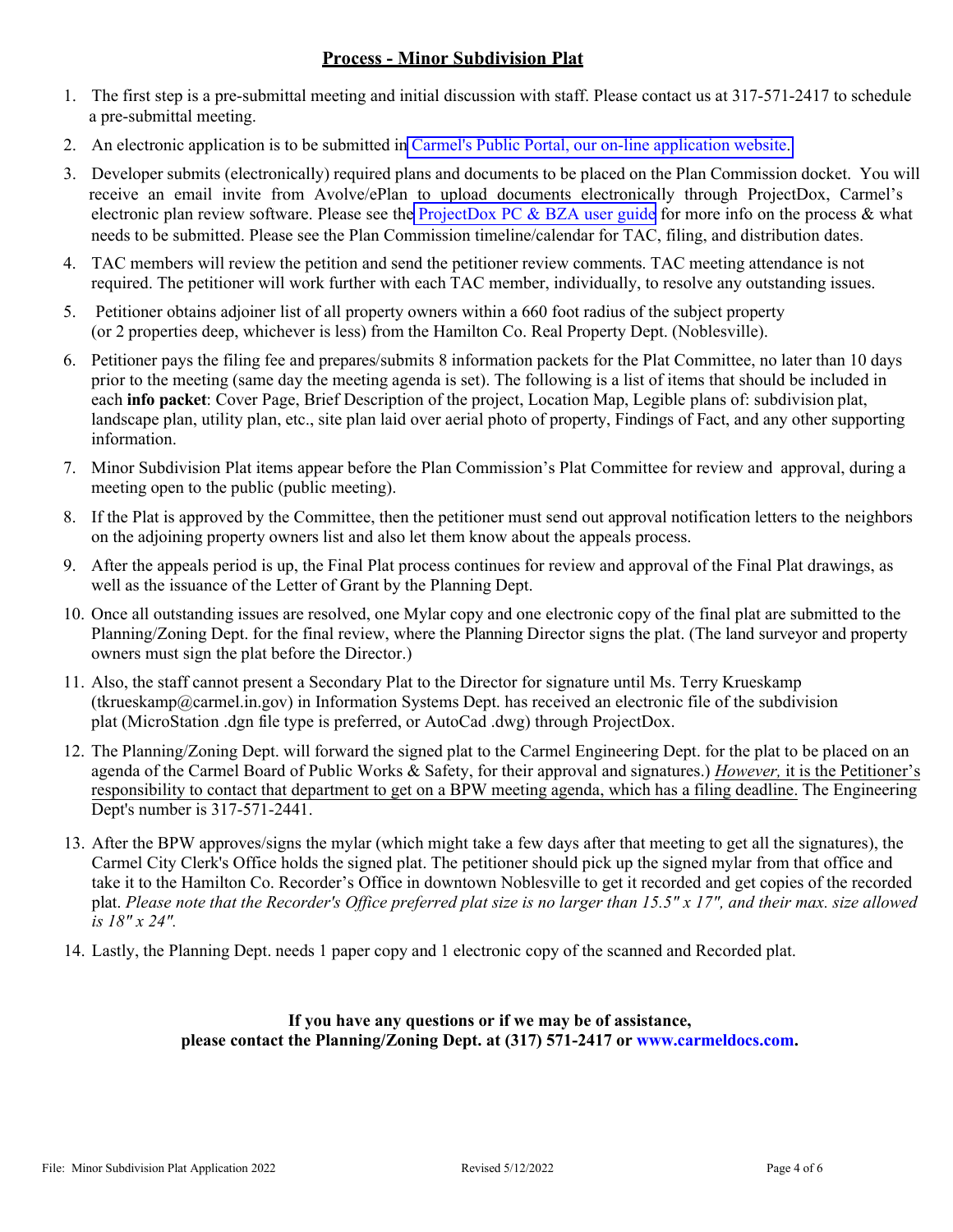## **ADJOINING PROPERTY OWNER LIST**

I, 1. 1. The attached meta-controller meta-controller meta-controller meta-controller meta-controller meta-controller meta-controller meta-controller meta-controller meta-controller meta-controller meta-controller meta-con affidavit is a true and complete listing of the property owners within 660 feet or two (2) property depths, whichever is less, as relating to Docket No. .

## OWNER ADDRESS

| EXAMPLE ONLY:<br>Formal list request sheet & official list<br>may be acquired from the Hamilton<br>County Auditor's Office (317-776-8401). |  |
|--------------------------------------------------------------------------------------------------------------------------------------------|--|
| Specifically, the Hamilton County<br>Real Property Dept. (317) 776- 9624<br>or at www.Hamiltoncounty.in.gov                                |  |

Hamilton County Auditor

Date